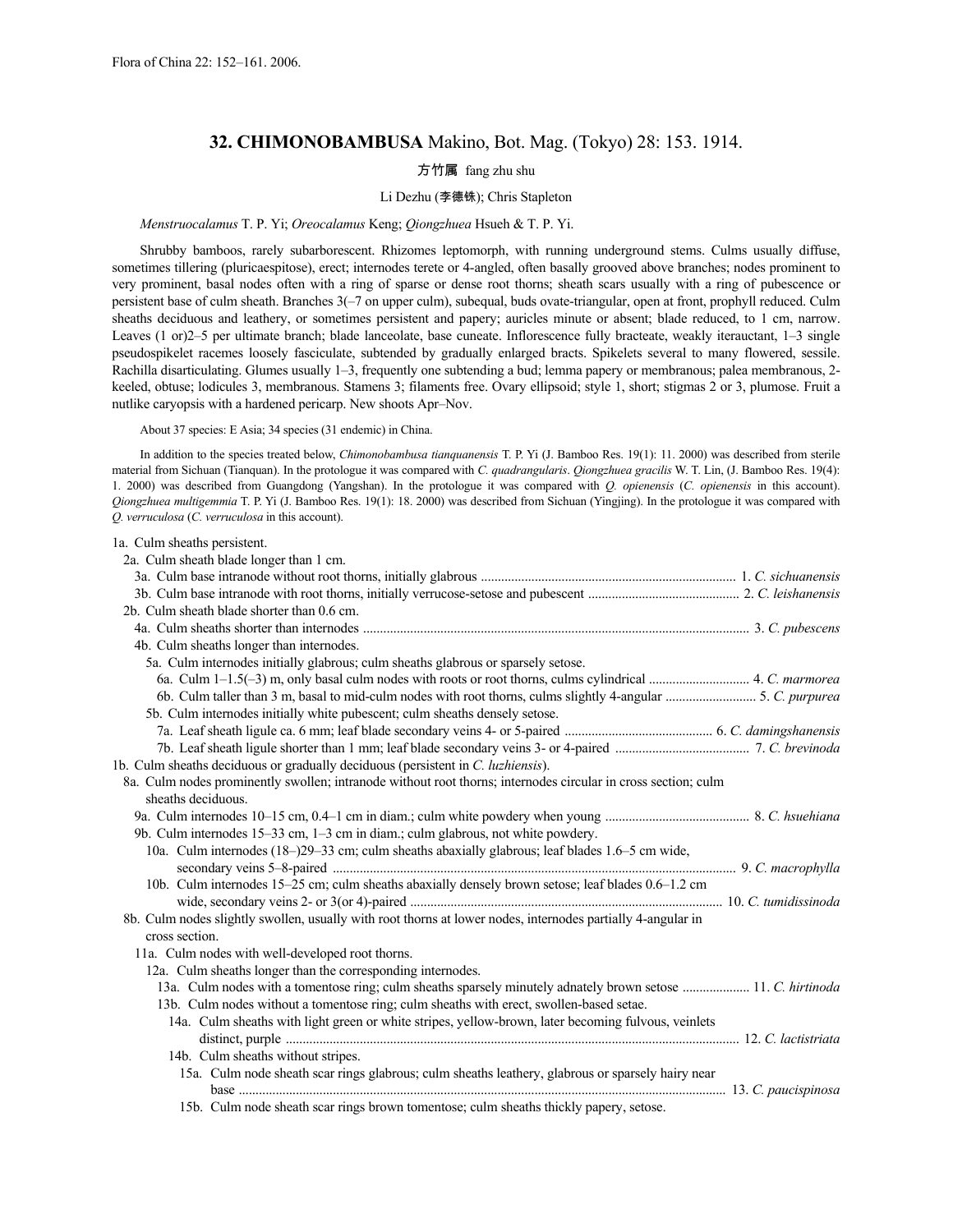| 16a. Culm sheaths persistently brown verrucose; leaf blade lateral veins 4- or 5-paired; oral setae                  |  |
|----------------------------------------------------------------------------------------------------------------------|--|
|                                                                                                                      |  |
| 16b. Culm sheaths persistently black verrucose; leaf blade lateral veins 6-9-paired; oral setae                      |  |
|                                                                                                                      |  |
| 12b. Culm sheaths shorter than corresponding internodes.                                                             |  |
|                                                                                                                      |  |
| 17b. Leaf blades 2–5 per ultimate branchlet, with open sheaths.                                                      |  |
|                                                                                                                      |  |
| 18b. Culm sheath blade minute, subulate, less than 8 mm.                                                             |  |
|                                                                                                                      |  |
| 19b. Young culm internodes tuberculate and hispid, particularly on upper part of culm; culm sheaths                  |  |
| glabrous or setose.                                                                                                  |  |
| 20a. Culm sheaths pale yellow spotted.                                                                               |  |
| 21a. Leaf blades narrowly lanceolate to linear, 0.5-1.2 cm wide; culm sheaths with purplish                          |  |
|                                                                                                                      |  |
| 21b. Leaf blades lanceolate, 1.1-2.1 cm wide.                                                                        |  |
| 22a. Culm internodes persistently densely white pubescent; sheath scar persistently hairy; leaf blade                |  |
|                                                                                                                      |  |
| 22b. Culm internodes initially brown hispid, becoming glabrous; sheath scar brown tomentose,                         |  |
|                                                                                                                      |  |
| 20b. Culm sheaths not spotted.                                                                                       |  |
| 23a. Culm nodes with sheath scars prominent, densely retrorsely brown setose, bristles ca. 1 mm,                     |  |
|                                                                                                                      |  |
| 23b. Culm nodes with glabrous sheath scars.                                                                          |  |
| 24a. Culm sheaths glabrous or sparsely hispid.                                                                       |  |
| 25a. Culm sheaths with conspicuous purplish transverse veins; basal culm internodes                                  |  |
|                                                                                                                      |  |
| 25b. Culm sheaths with obscure transverse veins; basal culm internodes cylindrical  24. C. microfloscula             |  |
| 24b. Culm sheaths densely bristly.                                                                                   |  |
| 26a. Culms to 14 m; basal culm internodes slightly 4-angled; culm sheath blade not articulate;                       |  |
|                                                                                                                      |  |
| 26b. Culms to 4 m; basal culm internodes cylindrical; culm sheath blade articulate, deciduous;                       |  |
|                                                                                                                      |  |
| 11b. Culm nodes without root thorns.                                                                                 |  |
| 27a. Leaf sheath oral setae absent.                                                                                  |  |
| 28a. Culm sheaths gradually deciduous; brown verrucose-setose; culm internodes nearly solid  27. C. verruculosa      |  |
| 28b. Culm sheaths soon deciduous; glabrous or sparsely setose; culm internodes hollow.                               |  |
| 29a. Culms 1–1.6 m, to 0.5 cm in diam.; nodal sheath scars initially densely yellow-brown setose;                    |  |
|                                                                                                                      |  |
| 29b. Culms 2–7 m, 1–5.5 cm in diam.; nodal sheath scars nearly glabrous; intranode not waxy.                         |  |
| 30a. Branches 3 per node; leaves 1–3 per ultimate branch; leaf blade abaxially glabrous, secondary                   |  |
|                                                                                                                      |  |
| 30b. Branches 2 or 3 per node; leaves 1 per ultimate branch; leaf blade abaxially slightly pubescent;                |  |
|                                                                                                                      |  |
| 27b. Leaf sheath oral setae numerous, erect.                                                                         |  |
| 31a. Culm sheath marginally brown hirsute.                                                                           |  |
|                                                                                                                      |  |
| 32b. Culm internodes puberulous when young, especially below nodes; culm sheaths gradually deciduous 32. C. puberula |  |
| 31b. Culm sheath marginally glabrous or gray ciliate.                                                                |  |
| 33a. Culms 3-7 m; supra-nodal ridge nearly flat at nodes without branches; culm sheaths glabrous  33. C. communis    |  |
| 33b. Culms 1.5–2.8 m; supra-nodal ridge distinctly raised on all nodes; culm sheaths yellow-brown                    |  |
|                                                                                                                      |  |
|                                                                                                                      |  |
| 34b. Culm sheaths deciduous; culm internodes puberulous or glabrous.                                                 |  |
| 35a. Culm internodes puberulous when young, especially below node; culm sheaths brown setose  32. C. puberula        |  |
| 35b. Culm internodes glabrous; culm sheaths glabrous or subglabrous.                                                 |  |
| 36a. Culms 3-7 m; 1-3 cm in diam.; supra-nodal ridge only raised on nodes with branches; culm                        |  |
|                                                                                                                      |  |
| 36b. Culms 1.5–2.8 m; 0.7–1.4 cm in diam.; supra-nodal ridge distinctly raised on every node;                        |  |
|                                                                                                                      |  |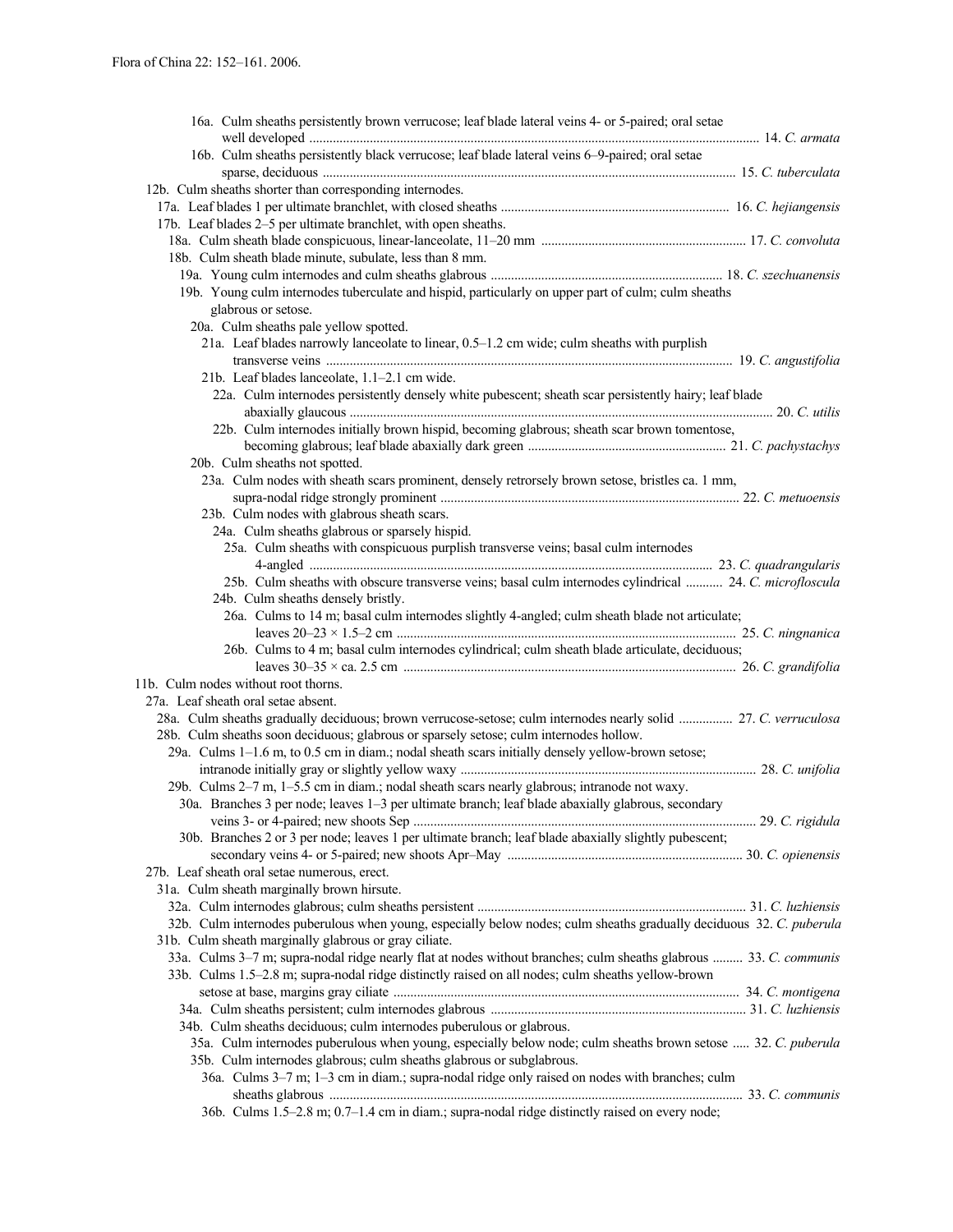**1. Chimonobambusa sichuanensis** (T. P. Yi) T. H. Wen, J. Bamboo Res. 6(3): 33. 1987.

# 月月竹 yue yue zhu

*Sinobambusa sichuanensis* T. P. Yi, Bull. Bot. Res., Harbin 2(4): 105. 1982; *Menstruocalamus sichuanensis* (T. P. Yi) T. P. Yi.

Culms shrubby; internodes terete, to 38 cm, hollow, glabrous; nodes with prominent initially setose sheath scar; supranodal ridge slightly swollen. Branches initially 3 per node, later 5–11. Culm sheaths persistent, narrowly triangular-oblong, shorter than internode, leathery; auricles absent; oral setae absent or scarce, erect; blades erect or reflexed on upper culm, subulate or triangularly subulate,  $1.2-3.5 \times 0.15-2.5$  cm. Leaf sheath auricles absent; blade lanceolate,  $10-26 \times 1.5-3$  cm, secondary veins 5–7-paired. Inflorescence with 1–8 pseudospikelets, branching racemose or simply paniculate; pseudospikelets with many florets, reduced at inflorescence base. Glumes 1 or 2; lemma papery, 7–11-veined, apex aristiformapiculate; palea bifid; lodicules 3. Anthers 5–6 mm. Styles 2. Caryopsis oblong, pericarp thick.

 $\bullet$  400–1200 m. Sichuan.

This species is not to be confused with *Chimonobambusa szechuanensis* (species no. 18).

**2. Chimonobambusa leishanensis** T. P. Yi, Acta Bot. Yunnan. 13: 144. 1991.

# 雷山方竹 lei shan fang zhu

Culms 1.5–3 m, 0.6–1 cm in diam.; internodes cylindrical, (4–)14–17 cm, grooved above branches, initially tuberculatehispid and pubescent; wall 3–4 mm; nodes with sheath scars initially with a pubescent ring; intranode 1–2 mm; nodes below mid-culm each with (2–)4–10 root thorns. Culm sheaths persistent, usually longer than internodes, papery, tuberculatesetose, margins ciliate, longitudinal veins distinct; auricles absent; oral setae usually absent; ligule ca. 1 mm, ciliate; blade erect,  $2-3 \times 6-28$  mm. Leaves 1 or 2(or 3) per ultimate branch; sheath glabrous or initially gray pubescent; margins initially ciliate; oral setae initially (3–)6–13, erect; ligule ca. 0.5 mm; blade lanceolate,  $(6-)11-20 \times (0.9-)1.4-2.5$  cm, secondary veins 5- or 6-paired, transverse veins conspicuous, base cuneate, margins serrulate.Inflorescence unknown.New shoots Aug.

● About 1600 m. Guizhou (Leishan).

**3. Chimonobambusa pubescens** T. H. Wen, J. Bamboo Res. 5(2): 20. 1988.

# 十月寒竹 shi yue han zhu

*Chimonobambusa solida* B. M. Yang & C. Y. Zhang.

Culms to 2 m, to 8 mm in diam.; internodes green, sometimes spotted purple-brown, 8–14 cm, flattened or grooved above branches, initially white pubescent, solid or nearly so; nodes prominent, lower nodes with some aerial roots; sheath scar with tawny hairs. Culm sheaths persistent, green-yellow or green-purple when young, triangular, shorter than internodes, thickly papery, mainly glabrous but thickly tawny hairy at base, tessellation visible, margins ciliolate; auricles and oral setae absent; ligule convex, ca. 2 mm, toothed; blade erect, aristate, small, glabrous. Leaves 3 or 4 per ultimate branch; sheaths 2.5– 2.8 cm, glabrous, margins ciliate; auricles absent; oral setae few, erect, white, 4–8 mm; ligule short, scabrid; blade linearlanceolate,  $9-12 \times 0.7-0.9$  cm, 5-veined, transverse veins conspicuous, base cuneate, apex acuminate. Inflorescence unknown. New shoots Oct–Nov.

● Broad-leaved forests. Hunan (Jingxian).

**4. Chimonobambusa marmorea** (Mitford) Makino, Bot. Mag. (Tokyo) 28: 154. 1914.

# 寒竹 han zhu

*Bambusa marmorea* Mitford, Garden 46: 547. 1894; *Arundinaria marmorea* (Mitford) Makino; *A. matsumurae* Hackel; *A. nana* Makino; *Chimonobambusa setiformis* T. H. Wen; *Phyllostachys marmorea* (Mitford) Ascherson & Graebner.

Culms  $1-1.5(-3)$  m,  $0.5-1$  cm in diam.; internodes initially green, later purple, 10–14 cm, mainly glabrous with a dark brown tomentose ring below nodes; nodes slightly prominent. Culm sheaths persistent, brown, with gray spots, longer than internodes, papery, initially sparsely hispid, margins ciliate; ligule minute; blade 2–3 mm, articulate. Leaves 2 or 3 per ultimate branch; sheath margins ciliolate; oral setae pale, 3–4 mm; ligule truncate; blade linear-lanceolate,  $10-14 \times 0.7-0.9$ cm. Inflorescence paniculate or racemose, terminal branches subtended by several, persistent, gradually enlarged bracts. Pseudospikelets linear, 2–4 cm; florets 4–7. Glumes 1 or 2; rachilla segments 3–4 mm; lemma ovate-lanceolate, 6–7 mm, papery; palea 6–7 mm; lodicules ca. 3 mm. Anthers 3.5–4 mm. Style minute; stigmas 2. Caryopsis nutlike, ca. 5 mm. New shoots Aug–Sep.

● Hills to low mountains; 200–1500 m. Fujian, Hubei, Shaanxi, Sichuan, Zhejiang.

**5. Chimonobambusa purpurea** Hsueh & T. P. Yi, J. Yunnan Forest. Coll. 1982(1): 36. 1982.

## 刺黑竹 ci hei zhu

*Chimonobambusa neopurpurea* T. P. Yi.

Culms 4–8 m, 1.5–5 cm in diam.; internodes green, ca. 18(–25) cm, glabrous; supra-nodal ridges slightly prominent; sheath scar raised, initially yellowish brown setose, becoming glabrous. Culm sheaths persistent, brown or gray spotted, longer than internodes, papery, initially sparsely brown or yellow setose, margins ciliate; ligule minute; blade 1–3 mm, articulate. Leaves 2 or 3 per ultimate branch; sheath margins ciliolate; oral setae pale, 3–4 mm; ligule truncate; blade narrowly lanceolate,  $5-19 \times 0.5-2$  cm. Inflorescence paniculate or racemose, terminal branches subtended by 4 or 5, persistent, gradually enlarged bracts. Pseudospikelets linear, 1–14.5 cm; florets 4–12. Glumes 1 or 2; rachilla segments 3–12 mm; lemma ovate-lanceolate, 7–12 mm, papery; lodicules ca. 2 mm. Anthers 4–6 mm. Style minute; stigmas 2. Caryopsis nutlike,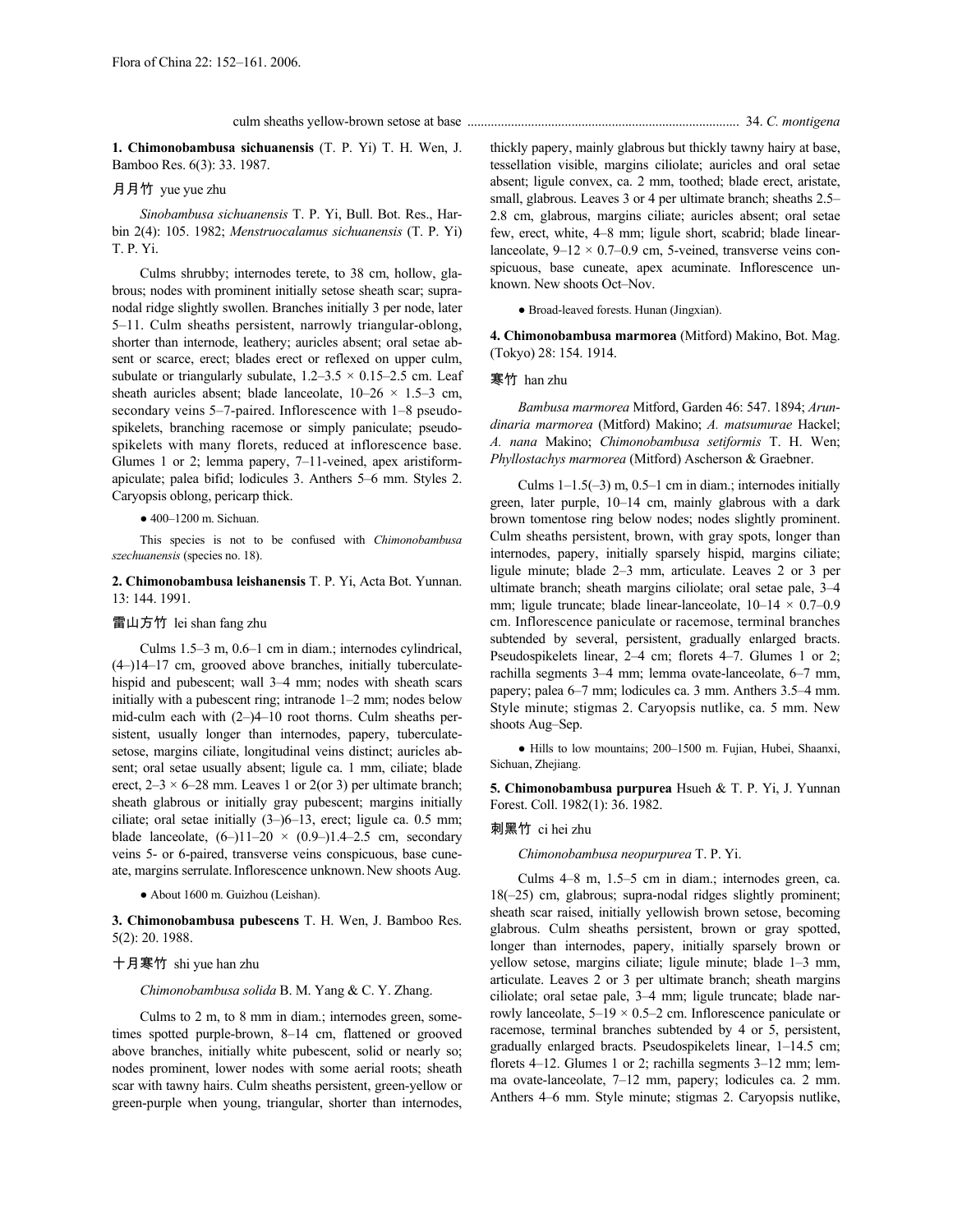#### ca. 4–7 mm. New shoots Aug–Sep.

● Hills to low mountains; 800–1500 m. Hubei, Shanxi, Sichuan.

**6. Chimonobambusa damingshanensis** Hsueh & W. P. Zhang, Bamboo Res. 7(3): 5. 1988.

# 大明山方竹 da ming shan fang zhu

Culms 1.5–2 m, 0.6–0.8 cm in diam.; internodes green to purple-green, 10–13 cm, initially pilose, with a dark brown tomentose ring below each node; nodes prominent, basal 1 or 2 with aerial roots. Culm sheaths persistent, brown, with gray spots, longer than internodes, papery, densely hirsute, ciliate; ligule minute, ciliate; blade deciduous, 3–4 mm. Leaves 4–6 per ultimate branch; sheaths glabrous; oral setae purple-tinged, ca. 1.1 cm; ligule ca. 6 mm, entire; blade lanceolate,  $15-18 \times 1.1-$ 1.3 cm. Inflorescence paniculate or racemose; terminal branches subtended by 4 or 5, persistent, gradually enlarged bracts. Pseudospikelets imperfectly known; lemma ovate-lanceolate, ca. 1 cm, papery, apex long mucronate; palea 6–7 mm. Style minute; stigmas 2. Caryopsis unknown. New shoots Aug–Sep.

● Low mountain slopes; ca. 1300 m. Guangxi.

**7. Chimonobambusa brevinoda** Hsueh & W. P. Zhang, J. Bamboo Res. 7(1): 14. 1988.

# 短节方竹 duan jie fang zhu

Culms 2–3 m, to 1 cm in diam.; internodes dark green, 7–8 cm, initially white pilose, with a brown or dark purple, tomentose ring below each node, nearly solid; nodes prominent, 2 ridged. Culm sheaths persistent, longer than internodes, papery, hispid, margins ciliate; ligule minute, ciliate; blade subulate, ca. 1 mm, articulate. Leaves 3–5 per ultimate branch; sheaths glabrous; oral setae purple-tinged, ca. 1.3 cm; ligule ca. 1 mm, entire; blade lanceolate,  $13-16 \times$  ca. 1 cm. Inflorescence unknown. New shoots Oct.

● Broad-leaved forests; 1600–1800 m. SE Yunnan.

### **8. Chimonobambusa hsuehiana** D. Z. Li & H. Q. Yang, **nom. nov.**

#### 细秆筇竹 xi gan qiong zhu

Replaced synonym: *Qiongzhuea intermedia* Hsueh & D. Z. Li, Acta Bot. Yunnan. 10: 53. 1988, not *Chimonobambusa intermedia* (Munro) Nakai, J. Arnold Arbor. 6: 151. 1925; *C. macrophylla* (Hsueh & T. P. Yi) T. H. Wen & Ohrnberger f. *intermedia* T. H. Wen & Ohrnberger.

Culms 1.5–3.5 m, 0.4–1 cm in diam.; internodes slightly 4-angled or terete, 10–15 cm, initially slightly white powdery, glabrous, basal internodes nearly solid; supra-nodal ridge distinctly raised. Branches 3 or more per node. Culm sheaths deciduous, thickly papery, nearly glabrous or sparsely yellowbrown setose; ligule ca. 1 mm, ciliate; blade 5–8 mm. Leaves (1–)3–5 per ultimate branch; blades lanceolate,  $10-20 \times 2-3$ cm, secondary veins 5–7-paired. Inflorescence unknown. New shoots Apr.

● Broad-leaved forests; 1200–1500 m. Sichuan (Leibo).

**9. Chimonobambusa macrophylla** (Hsueh & T. P. Yi) T. H. Wen & Ohrnberger, Bamboos World Gen. *Chimonobambusa*,

# 21. 1990.

# 大叶筇竹 da ye qiong zhu

Culms 2–6 m, 1.5–2.1 cm in diam.; internodes 18–36 cm, flat above branches, initially white powdery or not, glabrous; wall 2.5–3.5 mm; nodes conspicuously raised into ring, readily disarticulating. Culm sheaths deciduous, triangular-ovate, thickly papery, glabrous or sparsely yellow-brown setose, margins ciliate; auricles absent; ligule truncate, 0.5–1 mm, ciliate; blade subulate or triangular-subulate, 3–9 mm, glabrous. Leaves (1 or)2 or 3(or 4) per ultimate branch; sheaths green, 4.5–7.2 cm, glabrous; auricles and oral setae absent; ligule purple-red, arched or truncate, 0.5–1 mm, glabrous; blade ovate-lanceolate,  $11–26 \times 1.6–5$  cm, secondary veins 5–8 pairs, transverse veins distinct. Inflorescence and fruit unknown.

● Broad-leaved forests; 1400–2200 m. Sichuan.

- 1a. Culm internodes 18–29 cm, without white powder; leaf blade 11–18 cm ............ 9a. var. *macrophylla*
- 1b. Culm internodes 31–36 cm, initially with

# white powder; leaf blade 21–26 cm ...... 9b. var. *leiboensis*

# **9a. Chimonobambusa macrophylla** var. **macrophylla**

大叶筇竹(原变种) da ye qiong zhu (yuan bian zhong)

*Qiongzhuea macrophylla* Hsueh & T. P. Yi, Acta Phytotax. Sin. 23: 398. 1985.

Culm internodes 18–29 cm, not white powdery; leaf blade  $11-18 \times 1.6-3.2$  cm, secondary veins 5- or 6-paired.

● Broad-leaved forests; 1500–2200 m. Sichuan (Leibo, Mabian).

# **9b. Chimonobambusa macrophylla** var. **leiboensis** (Hsueh & D. Z. Li) D. Z. Li, **comb. in stat. nov.**

### 雷波大叶筇竹 lei bo da ye qiong zhu

Basionym: *Qiongzhuea macrophylla* f. *leiboensis* Hsueh & D. Z. Li, Acta Bot. Yunnan. 10: 51. 1988; *Chimonobambusa macrophylla* f. *leiboensis* (Hsueh & D. Z. Li) T. H. Wen & Ohrnberger; *Q. macrophylla* var. *leiboensis* (Hsueh & D. Z. Li) Hsueh & D. Z. Li.

Culm internodes 31–36 cm, initially white powdery; leaf blade  $21-26 \times (3.2-)4-5$  cm, secondary veins 7 or 8 pairs.

● Broad-leaved forests; ca. 1400 m. Sichuan (Leibo).

**10. Chimonobambusa tumidissinoda** Hsueh & T. P. Yi ex Ohrnberger,Bamboos World Gen. *Chimonobambusa*, 45. 1990.

# 筇竹 qiong zhu

*Qiongzhuea tumidissinoda* (Hsueh & T. P. Yi ex Ohrnberger) Hsueh & T. P. Yi.

Culms 2.5–6 m, 1–3 cm in diam.; internodes green, terete, 15–25 cm, grooved above branches, glabrous; wall thick, basal internodes nearly solid; nodes conspicuously enlarged into very prominent, raised discs. Branches (3–)5(–7) per node, subequal. Culm sheaths deciduous, oblong-elliptic, thickly papery, brown setose; auricles absent; oral setae 2–3 mm; ligule arched, 1–1.3 mm, densely gray ciliate; blade readily deciduous, erect, subulate or subulate-lanceolate, 5–17 mm, glabrous. Leaves 2–4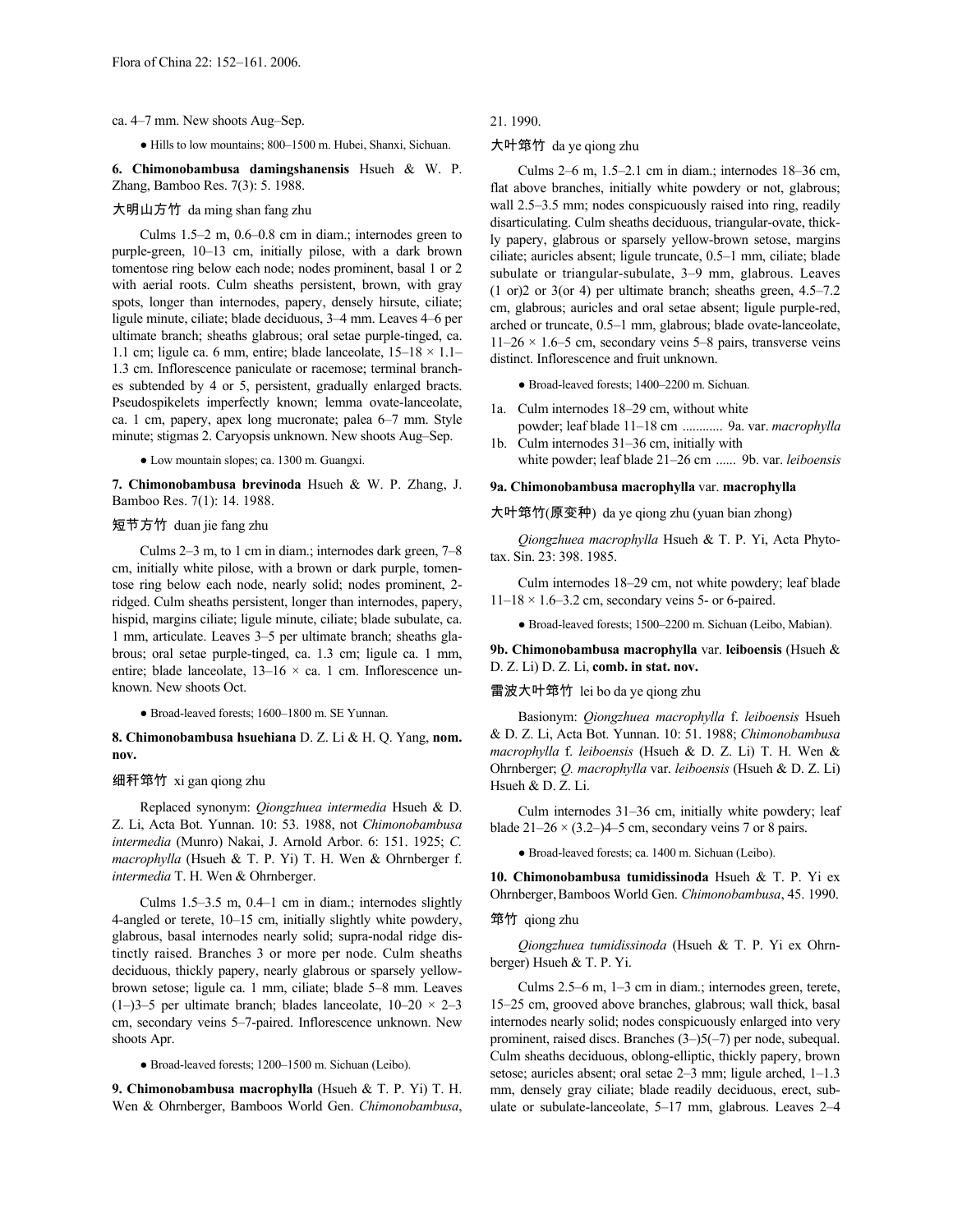per ultimate branch; sheath terete, 2–2.5 cm; auricles absent; oral setae several; ligule truncate or arched, short; blade narrowly lanceolate,  $5-14 \times 0.6-1.2$  cm, glabrous, secondary veins 2- or 4-paired, transverse veins distinct. Flowering branches leafless or partly with terminal leaves; ultimate flowering branches slender, subtended by 3–5, gradually larger bracts. Pseudospikelet purple-green, 3–4.5 cm, bracts 4 or 5; florets 3– 8. Glumes 2(or 3); rachilla internodes 4–6 mm, glabrous; lemma oblong-ovate, 1–1.4 cm, papery, apex acute; palea thinner than lemma, apex obtuse or slightly bifid. Ovary obovoid, ca. 2.5 mm, glabrous; style 1, ca. 1 mm; stigmas 2. Caryopsis nutlike, oblong-ellipsoid or broadly ellipsoid, 1–1.2 cm. New shoots Apr, purplish red, fl. Apr, fr. May.

● Hilltops; 1500–2200 m. SW Sichuan, NE Yunnan.

The name *"Qiongzhuea tumidinoda"* (Hsueh & T. P. Yi, Acta Bot. Yunnan. 2: 93. 1980) was not validly published because two types were indicated (see Hsueh et al., Taxon 45: 217–221. 1996 and Stapleton and Xia, Taxon 53: 526–528. 2004).

The culms of this famous species have been used for walking sticks since the Han Dynasty; they are also used for umbrella handles, and the shoots are eaten as a vegetable.

**11. Chimonobambusa hirtinoda** C. S. Chao & K. M. Lan, Bamboo Res. 1982(1): 2. 1982.

### 毛环方竹 mao huan fang zhu

Culms ca. 5 m tall, 1.5–2.5 cm in diam.; internodes slightly 4-angled, 13–14 cm, initially minutely setose, with a fulvous tomentose ring below each node, later verrucose; supranodal ridges prominent, basal nodes with rings of root thorns; sheath scar with a fulvous tomentose ring and persistent culm sheath base. Branches 3 per node. Culm sheaths deciduous, longer than internodes, thickly papery, sparsely minutely adnately brown setose, with distinct veins and purple-brown veinlets; ligule minute; blade subulate, 1–2 mm, apex acuminate. Leaves 2 or 3 per ultimate branch, sheaths glabrous; auricles absent; oral setae erect, pale; ligule minute; leaf blade oblonglanceolate,  $8-16 \times 1.2-1.5$  cm, secondary veins 4- or 5-paired, base broadly cuneate, apex acuminate. Inflorescence unknown.

● About 1100 m. Guizhou.

**12. Chimonobambusa lactistriata** W. D. Li & Q. X. Wu, J. Bamboo Res. 4(1): 46. 1985.

### 乳纹方竹 ru wen fang zhu

*Chimonobambusa rivularis* T. P. Yi, J. Bamboo Res. 8(3): 18. 1989.

Culms 4–5 m tall, 2–4 cm in diam.; internodes slightly 4 angled, 11–13 cm; supra-nodal ridges strongly elevated, lower nodes each with a ring of 4–19 root thorns; sheath scars purple pubescent, with persistent culm sheath base. Culm sheaths deciduous, initially dark purple, later becoming fulvous with pale green or white stripes, longer than internodes, papery, distally corrugated, veinlets distinct and purple; ligule arched, minute; blade subulate. Leaves 4–6(–9) per ultimate branch; oral setae deciduous, erect, pale, 3–5 mm; ligule arched, ciliate; petiole short, densely pubescent; blade elliptic-lanceolate, 8–17 × 0.8–2 cm, adaxially sparsely pubescent, densely so at base, secondary veins 4–6-paired, veinlets obvious. Inflorescence unknown. New shoots Oct.

● Evergreen broad-leaved forests; ca. 500 m. Guizhou.

**13. Chimonobambusa paucispinosa** T. P. Yi, J. Bamboo Res. 9(3): 24. 1990.

# 少刺方竹 shao ci fang zhu

Culms 3–5 m, 1–2 cm in diam.; internodes cylindrical or several basal internodes 4-angled,  $(6-)10-14$  cm, initially grayish yellow setose, becoming smooth; wall 3.5–6 mm; supranodal ridge slightly or distinctly raised at nodes with branches; sheath scar glabrous; intranode 1–2 mm; nodes below branches each with (1 or)2–8(–10) root thorns. Branches 3 per node. Culm sheaths deciduous, narrowly triangular, leathery, abaxially glabrous or sparsely yellowish brown setose at base, longitudinal veins distinct, margins not ciliate; auricles and oral setae absent; ligule truncate, ca. 0.5 mm; blade erect, triangular, 3–6 mm. Leaves 1 or 2(–4) per ultimate branch; ligule arcuate, ca. 0.3 mm; blade lanceolate,  $(4.5-99-13 \times (0.6-11-1.5 \text{ cm}, \text{second} - 1.5 \text{ cm})$ dary veins 3 or 4 pairs, transverse veins distinct. Inflorescence unknown. New shoots late Sep.

● About 1500 m. NE Yunnan (Suijiang).

**14. Chimonobambusa armata** (Gamble) Hsueh & T. P. Yi, J. Bamboo Res. 2(1): 38. 1983.

# 缅甸方竹 mian dian fang zhu

*Arundinaria armata* Gamble, Ann. Roy. Bot. Gard. Calcutta 7: 130. 1896; *Oreocalamus armatus* (Gamble) T.H.Wen.

Culms  $3-5(-10)$  m tall,  $1-3$  cm in diam.; internodes terete, 12–14 cm, glabrous, sometimes verrucose; nodes with prominent ridge, nodes at and below mid-culm each with a ring of root thorns; sheath scar with a densely fulvous tomentose ring and persistent culm sheath base. Branches 3 per node. Culm sheaths late deciduous, longer than internodes, papery, densely fulvous setose, margins ciliate; oral setae fulvous; ligule 2–3 mm; blade subulate-triangular, 1–3 cm; leaves 3–5 per ultimate branch; sheath ca. 7 cm, glabrous, veins distinct; auricles weak; oral setae developed; blade narrowly lanceolate, ca.  $20 \times 1.5$ cm, papery to thinly papery, secondary veins 4- or 5-paired. Inflorescence7–9 cm. Pseudospikelets fasciculate, 5–8 cm, with 3 or 4, gradually larger basal bracts; florets 7–10. Palea subequal to lemma, thinly papery, apex obtuse or slightly bifid. Lodicules transparent, margins white ciliate. Ovary ovoid-ellipsoid; style short, divided close to base; stigmas 2. Fruit unknown.

1300–2000 m. Xizang, Yunnan [India, Myanmar].

**15. Chimonobambusa tuberculata** Hsueh & L. Z. Gao, J. Bamboo Res. 6(2): 11. 1987.

### 永善方竹 yong shan fang zhu

*Chimonobambusa armata* (Gamble) Hsueh & T. P. Yi f. *tuberculata* (Hsueh & L. Z. Gao) T. H. Wen ex Ohrnberger.

Culms 3–4 m, ca. 1.2 cm in diam.; internodes cylindrical, 14–18 cm, grooves obscure, initially densely brown setose,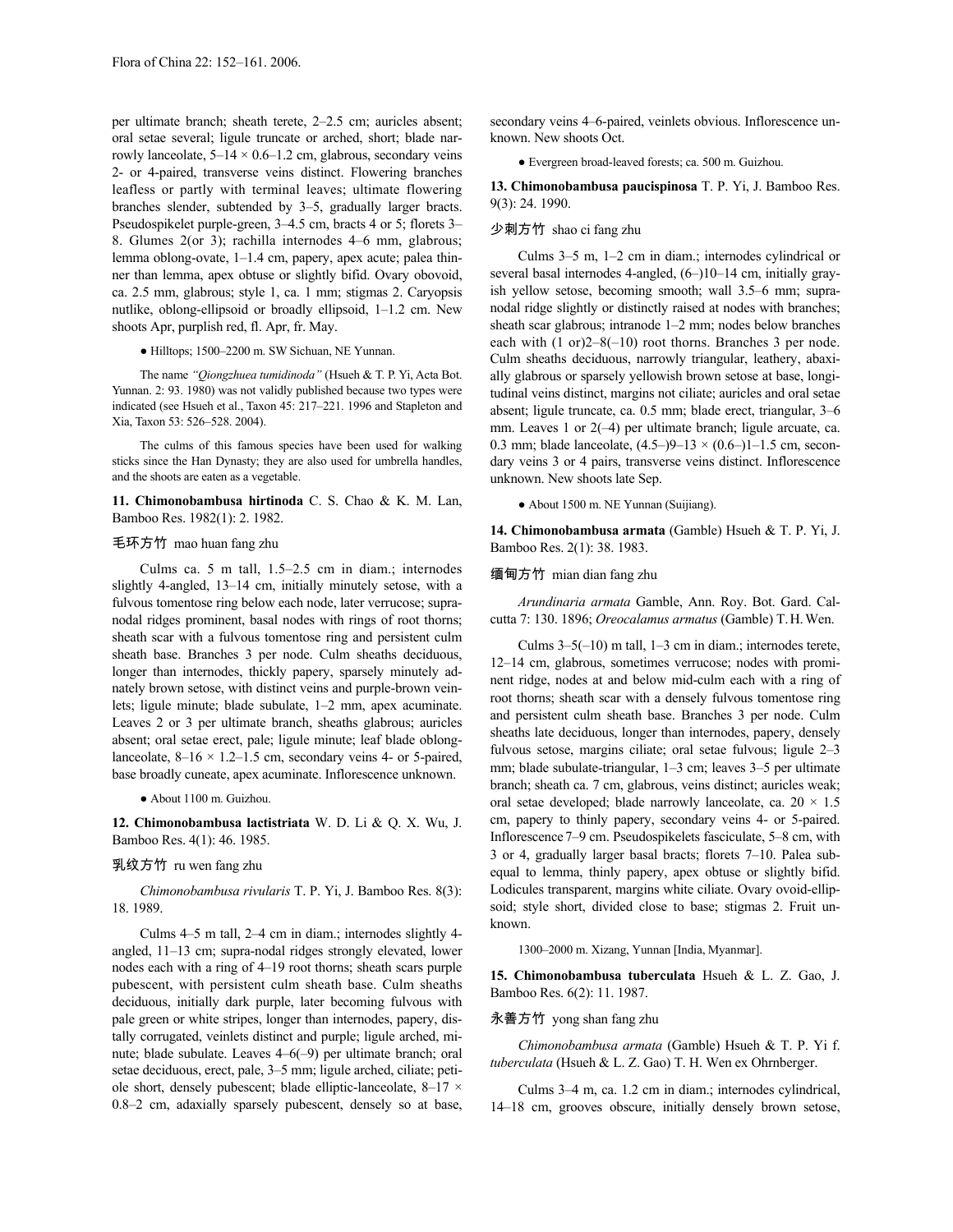developing verrucose spots; wall 2–3 mm; supra-nodal ridge level or raised at nodes with branches; nodes below mid-culm each with 4–12 air roots; sheath scars with a brown tomentose ring; intranode ca. 2 mm. Culm sheaths gradually deciduous, triangular, longer than internodes, papery or thickly so, abaxially initially with irregular brown stains and densely yellowish brown adnate setose, becoming black verrucose; ligule minute; blade 1–2 mm, not articulate. Leaves 3 or 4 per ultimate branch; sheath glabrous, adaxial margins initially ciliate; oral setae sparsely and readily deciduous; ligule ca. 1 mm; blade oblonglanceolate, 20–25× 2–3 cm, secondary veins 6–9-paired, transverse veins distinct. Inflorescence unknown. New shoots Aug– Sep.

#### ● 1300–1400 m. SW Sichuan, NE Yunnan.

**16. Chimonobambusa hejiangensis** C. D. Chu & C. S. Chao, J. Nanjing Technol. Coll. Forest Prod. 1981(3): 36. 1981.

# 合江方竹 he jiang fang zhu

Culms 5–7 m tall, 2–3 cm in diam.; internodes terete, 16– 20 cm, grooved above branches; nodes with weakly prominent ridges, basal nodes each with a ring of root thorns. Culm sheaths deciduous, shorter than internodes, thickly papery or thinly leathery, adnately brown setose, densely so at base, margins with dense cilia 2–2.5 mm; ligule minute, ca. 1 mm; blade subulate-lanceolate or triangular-lanceolate, 7–13 mm. Leaves 1 per ultimate branch; blade oblong-lanceolate, ca. 16  $\times$ 1.5–2 cm, papery, secondary veins 4- or 5-paired, transverse veins distinct, base narrowly cuneate, apex acuminate. Inflorescence paniculate. Pseudospikelets 1(–3) per node, 10–12 cm, prophyll followed by 1 or 2 empty bracts, then 4 or 5, gradually enlarged bracts subtending secondary pseudospikelets or buds; florets 8 or 9. Glumes absent or 1; rachilla internodes 1–1.4 cm, slender; lemma ovate-triangular, papery, 7–9-veined, apex mucronate; palea subequal with lemma, thinly papery, veins indistinct, apex retuse. Ovary ovoid-ellipsoid; style short; stigmas 2. Caryopsis reniform or ellipsoid,  $10-12 \times 3-5$  mm in diam., with persistent, beaklike style base, pericarp ca. 0.5 mm thick.

● 700–1200 m. Guizhou, Jiangsu, Sichuan.

**17. Chimonobambusa convoluta** Q. H. Dai & X. L. Tao, Acta Phytotax. Sin. 20: 212. 1982.

# 小方竹 xiao fang zhu

Culms 2–3 m tall, 1–2 cm in diam.; internodes terete or slightly 4-angled, 12–20 cm, initially densely striate, fulvous tomentose, becoming verrucose; nodes with prominent ridge, more level at basal culm nodes without branches, basal nodes each with a ring of 5–7 root thorns; sheath scar with a densely retrorsely fulvous tomentose ring and persistent sheath base. Branches 3 per node. Culm sheaths purple-brown spotted, shorter than internode, papery, sparsely brown setose, more densely setose at sheath base, margins brown ciliate; oral setae absent to 2; ligule arcuate, ca. 1 mm, apex serrulate; blade linear-lanceolate,  $1-2 \times 0.2-0.3$  cm, glabrous, articulate. Leaves 2-4 per ultimate branch; sheath densely brown tomentose, one margin brown ciliate; oral setae erect, pale, 8–10 mm; ligule ca.

1 mm; blade oblong-lanceolate,  $16-22 \times 1-1.5$  cm, abaxially densely white pubescent, adaxially glabrous, but rough close to midvein, secondary veins 4- or 5-paired. Inflorescence unknown.

#### ● 800–1400 m. Guangxi.

**18. Chimonobambusa szechuanensis** (Rendle) P. C. Keng, Techn. Bull. Natl. Forest. Res. Bur. 8: 15. 1948.

# 八月竹 ba yue zhu

*Arundinaria szechuanensis* Rendle in Sargent, Pl. Wilson. 2: 64. 1914; *Oreocalamus szechuanensis* (Rendle) Keng.

Culms 2.5–4(–6) m tall, 1.5–2 cm in diam.; internodes terete or obscurely 4-anged, 18–22 cm, grooved and ridged above branches, glabrate; basal nodes with rings of root thorns. Branches 3 per node. Culm sheaths deciduous, shorter than internodes, thickly papery, glabrous, main veins purple, transverse veins distally prominent, margins ciliate; ligule 0.5–1 mm; blade subulate-triangular, 3–5 mm, articulate. Leaves 1–3 per ultimate branch; sheaths leathery, glabrous, margins ciliate; oral setae pale, 3–5 mm; ligule 1–1.5 mm; leaf blade oblonglanceolate,  $18-20 \times 1.2-1.5$  cm, secondary veins 4-6-paired. Pseudospikelets without bracts or with 1–4 bracts, upper 1 or 2 with buds or secondary spikelets; florets 3 or 4. Glumes 2 or 3; lemma ovate-lanceolate, 7–9-veined, apex gradually acuminate. Palea narrowly ovate, subequal to lemma. Anthers yellow. Ovary ovoid; style short, divided nearly from base. Caryopsis nutlike, ovoid-ellipsoid, ca.  $16 \times 6$  mm.

● Mountain areas; 1000–2400 m. Sichuan.

This species is not to be confused with *Chimonobambusa sichuanensis* (species no. 1).

**19. Chimonobambusa angustifolia** C. D. Chu & C. S. Chao, J. Nanjing Technol. Coll. Forest Prod. 1981(3): 36. 1981.

#### 狭叶方竹 xia ye fang zhu

*Chimonobambusa linearifolia* W. D. Li & Q. X. Wu.

Culms 2–5 m tall, 1–2.5 cm in diam.; internodes green, slightly 4-angled or terete, 10–15 cm, initially densely white pubescent and sparsely setose, remaining verrucose; nodes very prominent; sheath scar usually with a ring of hazel cilia or persistent culm sheath base, basal node with a ring of 9–14 root thorns. Culm sheaths fulvous, shorter than internodes, prominently ridged with purple veinlets; ligule truncate or arched, minutely ciliate; blade subulate-triangular, 3–5 mm. Leaves 1– 3(or 4) per ultimate branch; sheaths glabrous or initially ciliate; oral setae 3–5, erect, pale, 3–5 mm; ligules arched, minute; leaf blade linear-lanceolate to linear,  $6-15 \times 0.5-1.2$  cm, papery, glabrous, secondary veins 3- or 4-paired. Inflorescence unknown. New shoots Aug–Sep.

● 700–1400 m. Guangxi, Guizhou, Hubei, Shanxi.

**20. Chimonobambusa utilis** (Keng) P. C. Keng, Techn. Bull. Natl. Forest. Res. Bur. 8: 15. 1948.

# 金佛山方竹 jin fo shan fang zhu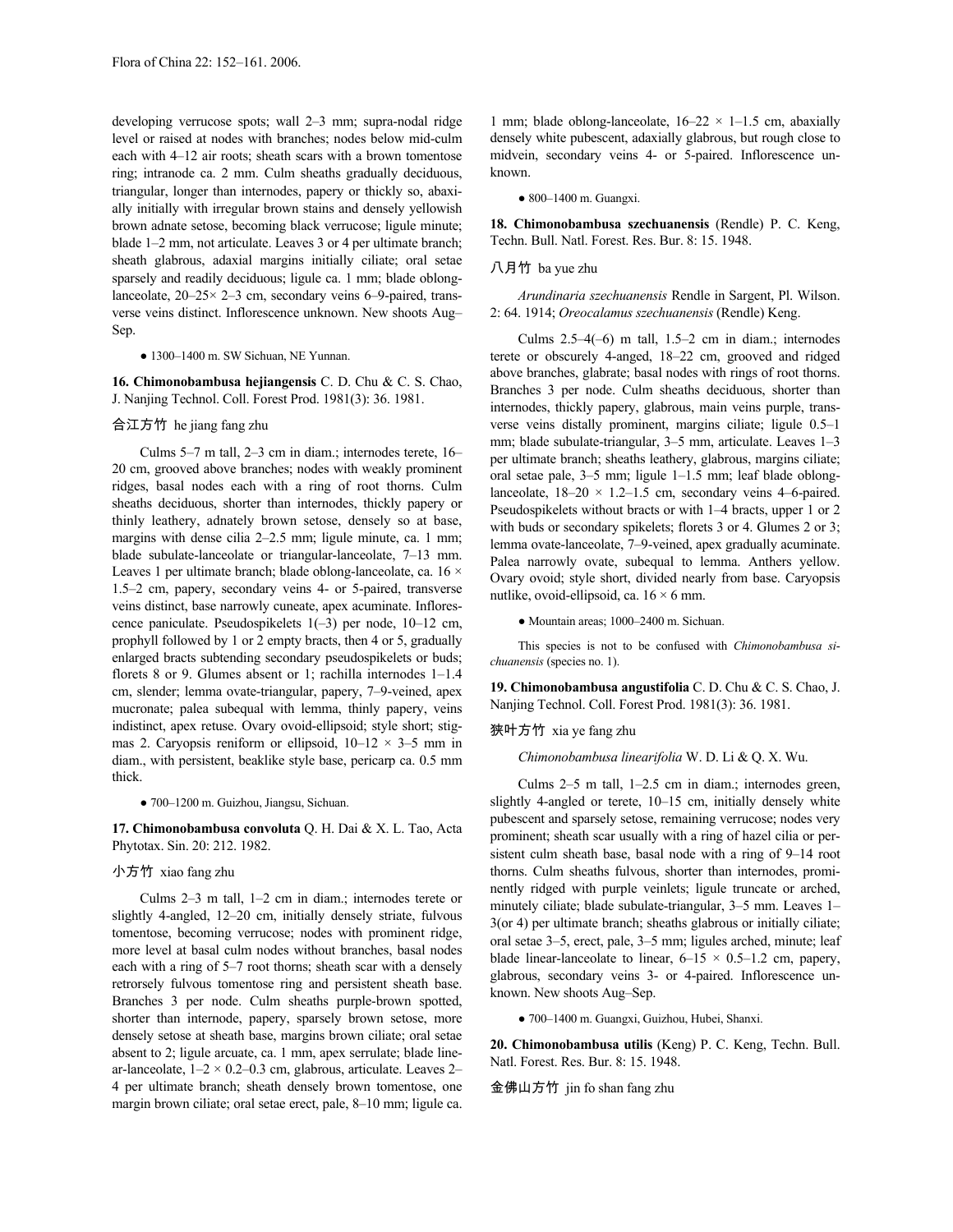# *Oreocalamus utilis* Keng, Sunyatsenia 4: 148. 1940.

Culms  $5-7(-10)$  m tall,  $2-3.5(-5)$  cm in diam.; internodes terete or slightly 4-angled, 20–30 cm, initially white pubescent; wall ca. 7 mm; nodes weakly raised, nodal ridges flat or slightly prominent, persistent culm sheath base tomentose. Culm sheaths deciduous, fulvous, with sparse, off-white spots, shorter than internodes, margins ciliate; ligule slightly arched, 0.5–1.2 mm; blade triangular-subulate, 4–7 mm, articulate. Leaves (1 or)2(–5) per ultimate branch; sheaths 3–6 cm, glabrous; ligule arcuate or truncate, 1–2 mm; pseudopetiole 2–5 mm; leaf blade lanceolate, abaxially gray-green, adaxially deep green,  $(5-)14-16 \times (1-)2-2.5$  cm, glabrous, 5-7-veined. Inflorescence branches subtended by 4 or 5, persistent, gradually enlarged bracts. Spikelets 2.5–4.5 cm; florets 4–7. Glumes 1–3, 6–9 mm, 7–9-veined; rachilla internodes 4–6 mm, glabrous; lemma ovate-triangular, 1–1.2 cm, glabrous; palea 8–10 mm, 2–4 veined between keels, 1- or 2-veined on each flank, apex obtuse or retuse; lodicules 2–3 mm, posterior oblong-lanceolate, anterior pair subovate. Anthers 5–6 mm. Ovary ovoid, glabrous; style minute, divided close to base; stigmas 2, ca. 2.5 mm. Caryopsis nutlike, ellipsoidal,  $10-15 \times 6-8$  mm in diam., pericarp 1.5–2.5 mm thick. Fl. Apr.

#### ● 1000–2100 m. Guizhou, Sichuan, Yunnan.

**21. Chimonobambusa pachystachys** Hsueh & T. P. Yi, J. Yunnan Forest. Coll. 1982(1): 33. 1982.

### 刺竹子 ci zhu zi

Culms 3–7 m tall, 1–3 cm in diam.; internodes terete or basal ones slightly 4-angled, 15–22 cm, densely gradually deciduous brownish tomentose; nodes below mid-culm with rings of root thorns. Culm sheaths gradually deciduous, papery; ligule truncate, ca. 1 mm; blade subulate, 3–4 mm, articulate. Leaves 1–3 per ultimate branch; sheaths glabrous; oral setae several, deciduous; ligule truncate; blade  $6-18 \times 1.1-2.1$  cm, papery, secondary veins 4–6-paired. Inflorescence lateral to shoots with apical leaves, subtended by 3 or 4, gradually enlarged bracts. Pseudospikelets 1(–3); florets 4–6. Glumes 1 or 2; lemma papery, glabrous or shortly villous, apex acuminate; palea slightly shorter than lemma, thinly papery, glabrous, apex blunt. Anthers purple. Ovary obovoid; style minute, divided close to base; stigmas 2. Caryopsis obovate-elliptic, pericarp thick.

● Evergreen broad-leaved forests; 1000–2000 m. Guizhou, Sichuan.

**22. Chimonobambusa metuoensis** Hsueh & T. P. Yi, J. Bamboo Res. 2(1): 34. 1983.

#### 墨脱方竹 mo tuo fang zhu

Culms 5–7 m, 1–2.5 cm in diam.; internodes green, terete, grooved above branches, initially densely fulvous tomentose; wall 3–4 mm thick, cavity with membranous pith; nodes with strongly prominent ridges; lower branchless nodes usually each with a ring of  $12-25$  root thorns  $2-3$  mm; sheath scars prominent, densely retrorsely brown setose, hairs ca. 1 mm; buds triangular-subulate, glabrous. Branches initially 3 per node. Culm sheaths late deciduous, red-purple, narrowly triangular, shorter than internodes, 8–13 cm, 5.5–9 cm wide at base, thinly leathery, minutely off-white setulose, veins distinct, veinlets indistinct, margins densely gray-brown ciliate, apex 3– 4 mm; auricles absent; ligule truncate, ca. 1 mm, densely graybrown ciliate; blade erect, triangular or subulate,  $1.5-2 \times 1-1.5$ mm, glabrous, articulate. Leaves 2 or 3 per ultimate branch; sheath distally dark purple, glabrous, 4–8 cm; ligule slightly prominent, dark purple, truncate, ca. 1 mm, glabrous; blade lanceolate,  $12-33 \times 1.5-4$  cm, papery, glabrous, secondary veins 5–8-paired. Inflorescence unknown. New shoots Jul–Aug.

● Broad-leaved forests; 1900–2200 m. Xizang.

**23. Chimonobambusa quadrangularis** (Franceschi) Makino, Bot. Mag. (Tokyo) 28: 153. 1914.

#### 方竹 fang zhu

*Bambusa quadrangularis* Franceschi, Bull. Soc. Tosc. Ortic. 5: 401. 1880; *Arundinaria quadrangularis* (Franceschi) Makino; *Phyllostachys quadrangularis* (Franceschi) Rendle.

Culms erect, 3–8 m tall, to 2.5 cm in diam.; internodes obtusely 4-angled, 8–22 cm, sparsely coarsely scabrid, apically more densely so; nodes prominent, supra-nodal ridge raised at branching nodes, level at branchless nodes, lower nodes each with a ring of short, declined root thorns; sheath scar corky, initially with a fulvous, tomentose, minutely setose ring. Culm sheaths deciduous, shorter than internodes, papery, veins prominent, transverse veinlets purple-brown, margins ciliate; auricles, oral setae, and ligule absent; blade deciduous, subulate, 3–5 mm, articulate. Leaves 2–5 per ultimate branch; sheaths leathery, glabrous, margins apically ciliate; oral setae deciduous, erect, glabrate; ligule truncate, short, ciliate, with minute setae; pseudopetiole ca. 1.8 mm; blade elliptical to lanceolate,  $8-29 \times 1-2.7$  cm, papery, abaxially initially pubescent, adaxially glabrous, secondary veins 4–7-paired, tertiary veins 5–7, apex acuminate. Inflorescence racemose or paniculate, terminal ones slender, glabrous, subtended by persistent, gradually enlarged bracts. Spikelets (1 or)2–4, 2–3 cm, slender; florets 2– 5, basal absent to 2 rudimentary. Glumes 1–3, lanceolate, 4–5 mm; lemma green, lanceolate or oblong-lanceolate, subequal to palea, papery, 5–7-veined; lodicules narrowly ovate. Anthers 3.5–4 mm. Stigmas 2.

Anhui, Fujian, Guangxi, Hunan, Jiangsu, Jiangxi, Taiwan, Zhejiang [Japan; cultivated in Europe and North America].

Although *Tetragonocalamus angulatus* and *Chimonobambusa angulata* are widely assumed to be synonyms of *C. quadrangularis*, it has been known for some time that they are actually synonyms of *Bambusa breviflora*, itself now considered to be a synonym of *B. tuldoides*.

The inclusion of *Chimonobambusa quadrangularis* in the IUCN Red List is surprising, considering its wide distribution and the rather minor differences from several other species described later in China.

**24. Chimonobambusa microfloscula** McClure, Lingnan Univ. Sci. Bull. 9: 17. 1940.

# 小花方竹 xiao hua fang zhu

Culms 4–6 m tall, 1.5–2 cm in diam.; internodes initially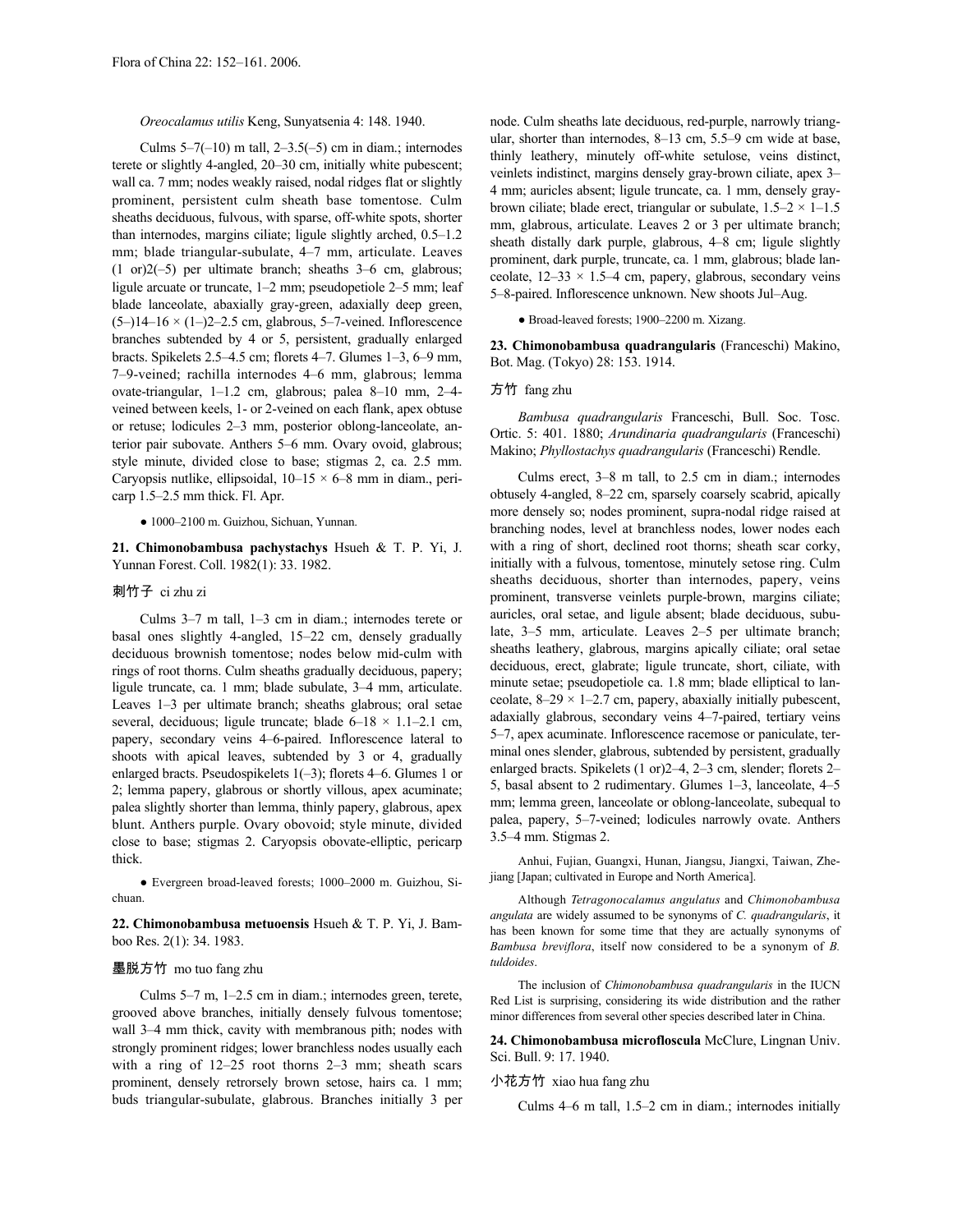setose distally, persistently verrucose; wall thin; branching nodes with very prominent ridge, basal nodes each with a ring of root thorns; sheath scar level, glabrous, sometimes with slight base of persistent culm sheath. Branches 3 per node. Culm sheaths deciduous, shorter than internodes, thickly papery, veins distinct, veinlets indistinct, margins fulvous ciliate; ligule ca. 1 mm, sparsely ciliate; blade readily deciduous, subulate. Leaves 3–5 per ultimate branch; sheath thinly leathery, glabrous, margin ciliate; oral setae white, ca. 1.2 cm; leaf blade narrowly lanceolate,  $9-22 \times 0.7-0.9$  cm, papery, abaxially sparsely white setulose, secondary veins 4- or 5-paired. Inflorescences 8–24 cm with up to 5 brown spikelets; pedicels short or absent. Glumes 2, membranous, apex blunt; lower glume 4–5 mm, abaxially sparsely hirtellous, 5-veined; upper glume 5–6 mm, glabrous, 7-veined; lemma 7–9 mm, membranous, glabrous, secondary veins purplish, apex long acuminate; palea subequal to lemma, 2-veined between keels, apex obtuse, subentire.

Yunnan [N Vietnam].

**25. Chimonobambusa ningnanica** Hsueh & L. Z. Gao, J. Bamboo Res. 6(2): 13. 1987.

#### 宁南方竹 ning nan fang zhu

#### *Chimonobambusa yunnanensis* Hsueh & W. P. Zhang.

Culms erect,  $(6-)10-14$  m,  $2-3$  cm in diam.; internodes terete or 4-angled, ca. 20 cm, initially adnate-setose, becoming verrucose and rough; wall 3–4 mm; supra-nodal ridges level or slightly raised at branching nodes; sheath scar purple-brown pubescent; intranode with reflexed root thorns. Branches 3 per node. Culm sheaths deciduous, shorter than internodes; thickly papery, yellow-brown setose, longitudinal veins distinct, margins yellow-brown ciliate; ligule arcuate, ca. 0.5 mm, ciliate; blade subulate,  $3-6 \times$  ca. 3 mm. Leaves 3 per ultimate branch; sheath smooth; oral setae several, white, 4–5 mm; ligule ca. 1 mm; blade narrowly lanceolate,  $20-23 \times 1.5-2$  cm, secondary veins 4- or 5-paired, transverse veins distinct. Inflorescence unknown.

● Broad-leaved forests; 1600–2200 m. SW Sichuan, Yunnan.

**26. Chimonobambusa grandifolia** Hsueh & W. P. Zhang, J. Bamboo Res. 7(1): 17. 1988.

# 大叶方竹 da ye fang zhu

Culms erect, to 4 m tall, 1–1.5 cm in diam.; internodes terete, 20–25(–30) cm, initially distally adnately brown setose, later verrucose; wall quite thin; supra-nodal ridges prominent, basal nodes with rings of root thorns; sheath scars with a densely brown tomentose ring; buds densely brown hairy. Branches 3 per node. Culm sheaths late deciduous, 1/2–2/3 as long as internode, papery, adnately brown setose, densely so at base, veins distinct, veinlets indistinct, margins fulvous ciliate; ligule ca. 1 mm; blade deciduous, triangular-subulate, 5–7 mm, articulate. Leaves 6–8 per ultimate branch; sheath 5–8 cm, margins white ciliate; oral setae erect, ca. 1.5 cm, stiff; ligule ca. 2 mm; leaf blade oblong-lanceolate,  $30-35 \times$  ca. 2.5 cm, secondary veins 7- or 8-paired. Inflorescence unknown. New shoots Jul–Aug.

● Yunnan.

**27. Chimonobambusa verruculosa** (T. P. Yi) T. H. Wen & Ohrnberger, Bamboos World Gen. *Chimonobambusa*, 47. 1990.

#### 瘤箨筇竹 liu tuo qiong zhu

*Qiongzhuea verruculosa* T. P. Yi, Bull. Bot. Res., Harbin 8(4): 65. 1988.

Culms  $1.5-3$  m,  $(0.7-1)1-1.5$  cm in diam.; internodes terete, 10–15(–18) cm, grooved above branches, glabrous or initially with short, stiff, gray-white hairs below nodes, solid or nearly so; nodes with slightly projecting sheath scar. Branches initially 3 per node, later 5–7. Culm sheaths gradually deciduous, narrowly triangular, usually shorter than internodes, papery, gray tubercular-setose, margins densely brown ciliate; auricles absent; oral setae 1 or 2 on each shoulder, gray; ligule truncate, ca. 0.5 mm; blade erect at basal culm nodes, reflexed on upper culm, triangular, 0.5–1(–5) mm, glabrous. Leaves (1 or)2 or 3 per ultimate branch; auricles and oral setae absent; ligule arcuate; blade lanceolate,  $(5-)10-18 \times (0.9-)1.2-1.6$  cm, glabrous, secondary veins 4–6-paired, transverse veins distinct, base cuneate, margins serrulate, apex acuminate. Inflorescence unknown. New shoots Oct.

● Banks of streams; ca. 1100 m. Sichuan (Gulin).

**28. Chimonobambusa unifolia** (T. P. Yi) T. H. Wen & Ohrnberger, Bamboos World Gen. *Chimonobambusa*, 46. 1990.

# 半边罗汉竹 ban bian luo han zhu

*Qiongzhuea unifolia* T. P. Yi, J. Bamboo Res. 9(1): 27. 1990.

Culms 1–1.6 m, 0.3–0.5 cm in diam.; internodes terete,  $(2-)12-15(-24)$  cm, grooved above branches, with rings of yellow-brown hairs below nodes; wall 1.5–2 mm; nodes raised into ring; sheath scar prominent, brown, initially densely yellow-brown setose; intranode 1.5–2.5(–3) mm, initially gray or yellow-gray waxy. Branch bud oblong-ovoid, apex spinescent. Culm sheaths deciduous, triangular-oblong, shortly triangular at apex, papery, basally setose, longitudinal veins distinct, margins densely ciliate; auricles and oral setae absent; ligule arcuate, ca. 0.5 mm; blade triangular to linear-lanceolate, 1.5–12 mm, usually involute. Leaves l per ultimate branch; auricles and oral setae absent; ligule undeveloped; blade linearlanceolate,  $(7-9-15(-20) \times 1.1-1.8(-2.5)$  cm, glabrous, secondary veins 4–6-paired, transverse veins sparse, base cuneate, apex acuminate. Inflorescence unknown. New shoots Nov–Dec.

● Broad-leaved forests; 1500–2200 m. Sichuan (Changning).

**29. Chimonobambusa rigidula** (Hsueh & T. P. Yi) T. H. Wen & Ohrnberger in Ohrnberger, Bamboos World Gen. *Chimonobambusa*, 42. 1990.

# 实竹子 shi zhu zi

*Qiongzhuea rigidula* Hsueh & T. P. Yi, Acta Phytotax. Sin. 21: 96. 1983; *Oreocalamus rigidulus* (Hsueh & T. P. Yi) P. C. Keng.

Culms  $2-4(-6)$  m,  $1.5-2.5$  cm in diam.; internodes slightly 4-angled or terete,  $(10-)15-18(-24)$  cm, glabrous; wall  $4-10$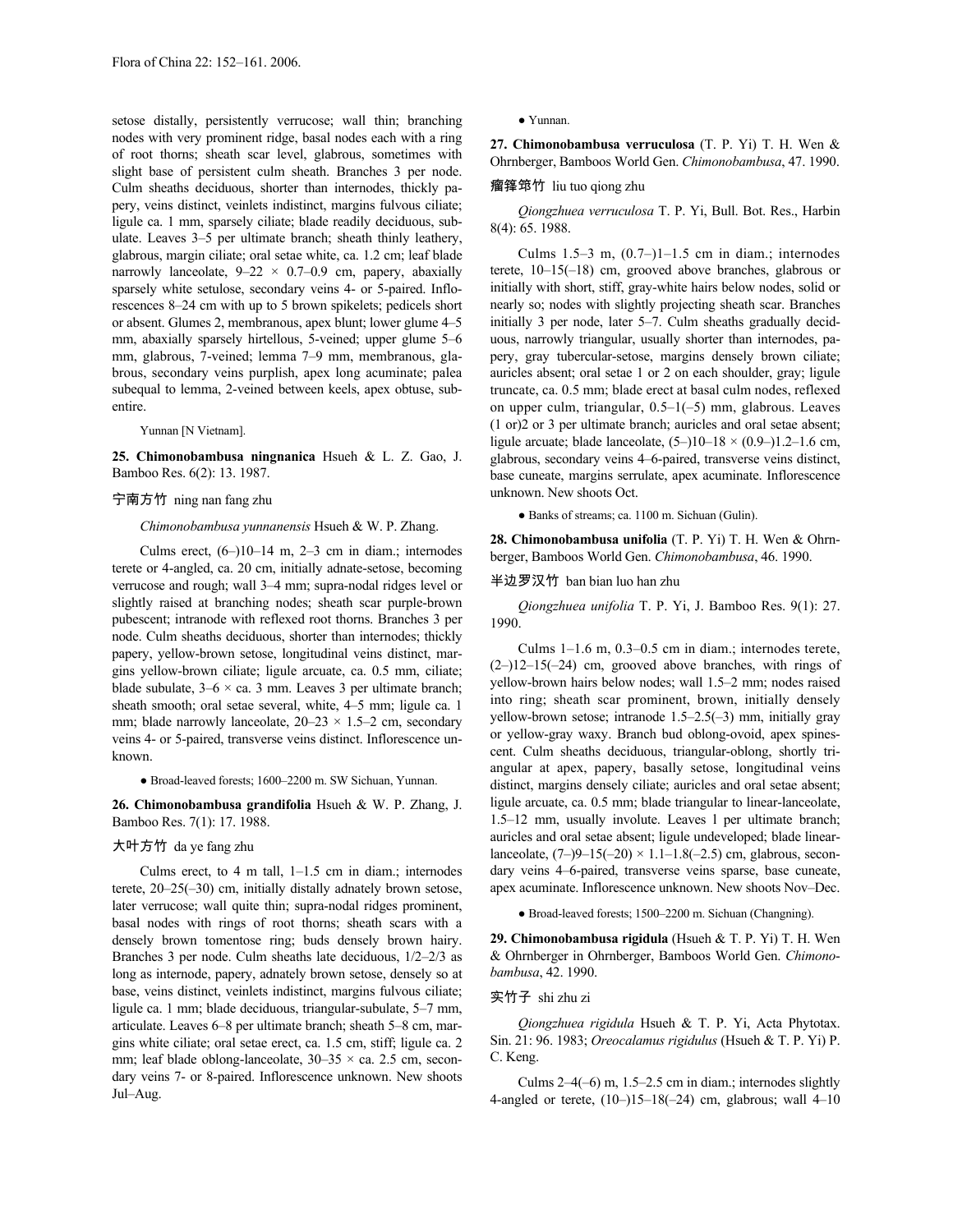mm; nodes with slightly projecting sheath scar. Branches 3 per node, subequal. Culm sheaths deciduous, thickly papery or leathery, margins densely yellow ciliate; auricles absent; ligule truncate; blade readily deciduous, triangular, glabrous. Leaves (1 or)2–5 per branchlet; auricles and oral setae absent; ligule truncate; blade lanceolate,  $7-13 \times 0.8-1.7$  cm, with distinct, transverse veins. Flowering branches leafless or with terminal leaves on branchlets; inflorescence paniculate, 1–4 single pseudospikelet racemes grouped in loose fascicles, subtended by 3 or 4, gradually enlarged bracts. Spikelets 3–6-flowered. Glumes 2(or 3); rachilla disarticulating, internodes 2–5 mm, glabrous; lemma 8–14 mm, papery; palea thinner than lemma, 2-keeled, obtuse; lodicules purple, lanceolate, 1.5–3 mm, upper margin ciliate. Ovary ovoid; style 1; stigmas 2, plumose. Caryopsis nutlike. New shoots Sep; shoots purple.

● Hilltops; 1300–1700 m. S Sichuan.

**30. Chimonobambusa opienensis** (Hsueh & T. P. Yi) T. H. Wen & Ohrnberger, Bamboos World Gen. *Chimonobambusa*, 30. 1990.

# 三月竹 san yue zhu

*Oreocalamus opienensis* Hsueh & T. P. Yi, J. Nanjing Univ. Nat. Sci. Ed. 22(3): 416. 1986; *Chimonobambusa maculata* (T. H. Wen) T. H. Wen; *Qiongzhuea maculata* T. H. Wen; *Q. opienensis* (Hsueh & T. P. Yi) D. Z. Li & Hsueh.

Culms 2–7 m, 1–5.5 cm in diam.; internodes slightly 4 angled or terete, 18–20(–25) cm, glabrous; wall 5–8 mm; distal nodes 2- or 3-branched, with conspicuously raised ridge. Culm sheaths deciduous, oblong-triangular, thickly papery or leathery, sparsely setose, upper margins densely yellow ciliate, apex arched; auricles absent; ligules rounded, ca. 1 mm, glabrous; blade triangular, 4–6 mm. Leaves (1 or)2 per ultimate branch; sheaths 2.5–4 cm; auricles absent; oral setae 2–4, 4–7 mm; ligule short when leaf solitary, ca. 0.5 mm when 2-leaved; blade lanceolate,  $7.5-17 \times 1-1.6$  cm, glabrous. Inflorescence unknown. New shoots Apr–May; shoots purplish black.

● Broad-leaved forests; 1600–1900 m. Sichuan (Ebian).

This species was first described as *"Qiongzhuea opienensis"* by Hsueh and Yi (Acta Bot. Yunnan. 2: 98. 1980), but that name was not validly published.

**31. Chimonobambusa luzhiensis** (Hsueh & T. P. Yi) T. H. Wen & Ohrnberger, Bamboos World Gen. *Chimonobambusa*, 20. 1990.

#### 光竹 guang zhu

*Qiongzhuea luzhiensis* Hsueh & T. P. Yi, Acta Bot. Yunnan. 5: 45. 1983; *Oreocalamus luzhiensis* (Hsueh & T. P. Yi) P. C. Keng.

Culms 2.5–5 m, 1–2 cm in diam.; internodes terete or slightly 4-angled,  $(10-)14-18(-20)$  cm,  $(1 \text{ or})2$ -grooved, white powdery, glabrous; wall 3–5 mm; nodes with conspicuous ridge, glabrous, glossy; sheath scar conspicuous, yellow-brown hispid, with persistent base of culm sheath. Branches  $3(-5)$  per node. Culm sheaths persistent, red-brown or yellow-brown, triangular, leathery, sparsely brown setose, margins densely brown hirsute, apex truncate; auricles absent; ligule truncate, ca. 1 mm, initially yellow-brown ciliate; blade erect, triangular, linear, or lanceolate, 2–9 mm, longitudinal veins distinct. Leaves 2 or 3(or 4) on ultimate branches; ligules truncate, ca. 1 mm, glabrous; blades lanceolate,  $(7-)15-23(-30) \times (1.1-)1.6 2(-2.4)$  cm, thickly papery, secondary veins  $5-7$ -paired. Inflorescence unknown. New shoots Sep–Oct.

● Broad-leaved forests; 1700–1900 m. Guizhou (Luzhi).

**32. Chimonobambusa puberula** (Hsueh & T. P. Yi) T. H. Wen & Ohrnberger, Bamboos World Gen. *Chimonobambusa*, 32. 1990.

# 柔毛筇竹 rou mao qiong zhu

*Qiongzhuea puberula* Hsueh & T. P. Yi, Acta Bot. Yunnan. 5: 42. 1983; *Oreocalamus puberulus* (Hsueh & T. P. Yi) P. C. Keng.

Culms erect, 4–5 m, 1.5–2.5 cm in diam.; internodes terete or slightly 4-angled, (8–)15–17(–20) cm, initially puberulous; wall 2–5 mm; nodes with slightly conspicuous ridge, glabrous, glossy; sheath scar conspicuous, brown ciliate. Branches  $3(-7)$ per node. Culm sheaths gradually deciduous, oblong-ovoid or triangular, truncate or arched, leathery, brown hirsute, margins brown hirsute; auricles absent; ligule truncate or arched, ca. 1 mm, glabrous; blade erect, triangular,  $2-13 \times 1-2$  mm. Leaves (2 or)3(or 4) per ultimate branch; sheaths 3–4 cm, margins densely gray ciliate; auricles absent; oral setae 3–5, 3–5 mm; ligule truncate or arched, ca. 1 mm, rounded; blade lanceolate,  $(4.5-)10-15(-19) \times (0.6-)1-1.6$  cm, secondary veins  $(3 \text{ or } 4-$ or 5(or 6)-paired. Inflorescence unknown. New shoots Oct.

# ● Hills; 1200–1500 m. Guizhou (Luzhi).

**33. Chimonobambusa communis** (Hsueh & T. P. Yi) T. H. Wen & Ohrnberger, Bamboos World Gen. *Chimonobambusa*, 16. 1990.

## 平竹 ping zhu

*Oreocalamus communis* Hsueh & T. P. Yi, J. Nanjing Univ. Nat. Sci. Ed. 22(3): 416. 1986; *Qiongzhuea communis* (Hsueh & T. P. Yi) D. Z. Li & Hsueh.

Culms 3–7 m, 1–3 cm in diam.; internodes slightly 4 angled or terete at culm base, (8–)15–18(–25) cm, smooth, glabrous; wall 3–5 mm; nodes level or with slightly raised sheath scar at nodes without branches. Culm sheaths deciduous, initially green, becoming yellow-brown, papery or thickly papery; auricles absent; ligule ca. 1 mm; blade triangular or subulate, 5– 11 mm, glabrous, articulate, readily deciduous. Leaves (1 or)2(–5) per ultimate branch; sheaths leathery; auricles absent; oral setae several, 3–7 mm; ligule truncate, ca. 1 mm; blade lanceolate,  $(5-)8-12 \times (0.8-)1.3-2$  cm, transverse veins distinct. Flowering branches leafless or terminally leafy on branchlet; 2–4 single pseudospikelet racemes grouped in loose fascicles, subtended by several, gradually enlarged bracts. Spikelets  $2-3 \times 0.4-0.5$  cm; florets  $(3-)5-7$ . Glumes 1 or 2(or 3), 7–13 mm; rachilla articulate, internodes 3–5 mm, slightly white powdery; lemma 8–13 mm; palea 7–11 mm, apex obtuse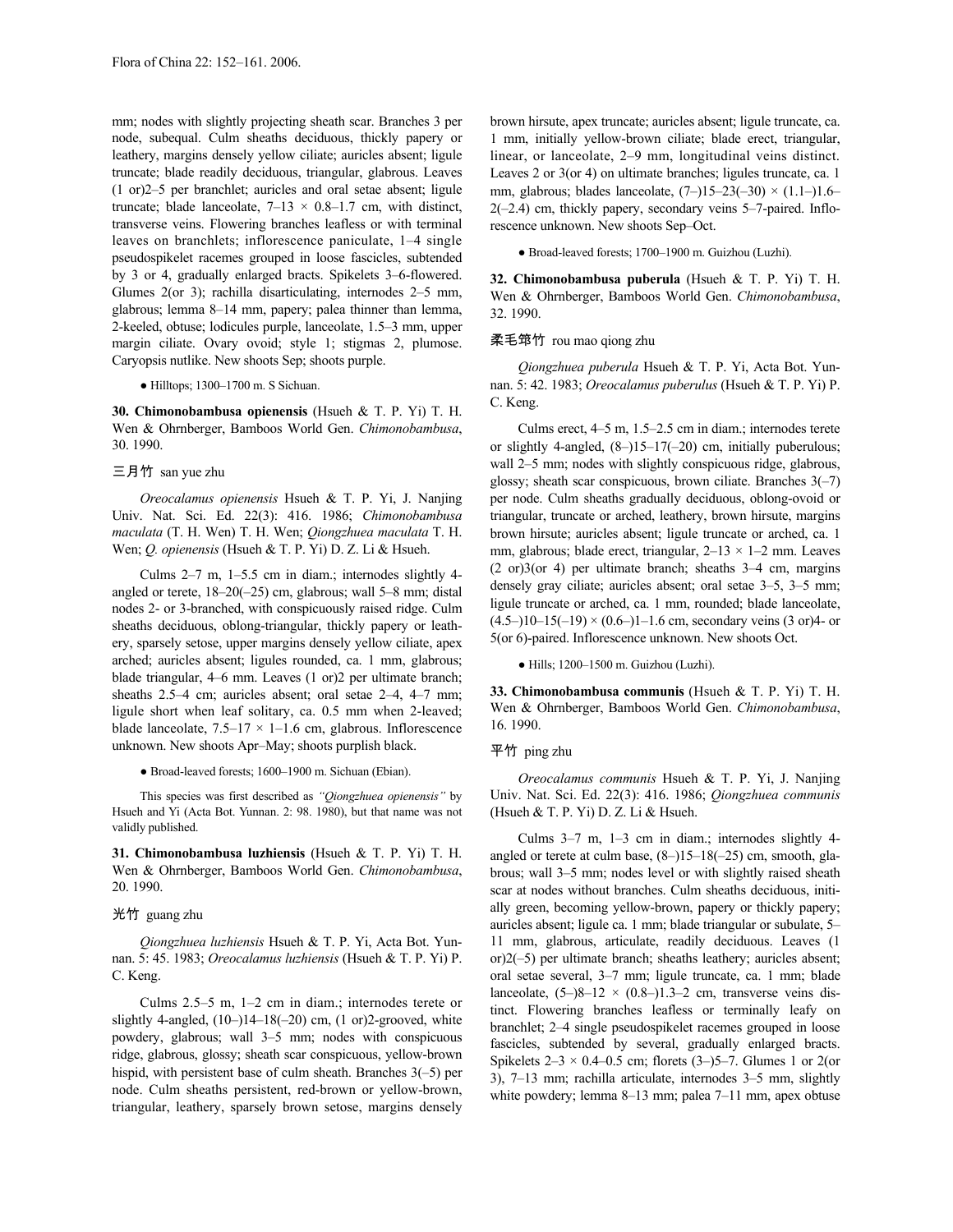or bifid. Anthers yellow, 5–6 mm. Ovary ovoid; style 1; stigmas 2. Fruit a nutlike caryopsis. New shoots May, fl. Mar, fr. May.

● Hills; 1600–2000 m. Guizhou, Hubei, Sichuan.

This species was first described as *"Qiongzhuea communis"* by

Hsueh and Yi (Acta Bot. Yunnan. 2: 96. 1980), but that name was not validly published.

**34. Chimonobambusa montigena** (T. P. Yi) Ohrnberger, Bambusbrief 1990(4): 11. 1990.

#### 荆竹 jing zhu

*Qiongzhuea montigena* T. P. Yi, J. Bamboo Res. 9(3): 28. 1990.

Culms 1.5–2.8 m, 0.7–1.4 cm in diam.; internodes terete,  $(5-113-14(-19)$  cm, grooved above branches, initially sparsely white powdery; wall 3–4 mm; nodes raised into ring; sheath scar initially densely yellow-brown setose. Branches 3–5 per node. Culm sheaths deciduous, triangular-elliptic, shorter than internodes; leathery, yellow setose at base, margins initially gray ciliate, longitudinal veins distinct; auricles absent; ligule truncate, 0.5–0.8 mm; blade erect, triangular or subulate, 2.5–7 mm, margins ciliate. Leaves 2–5 per ultimate branch; auricles small; oral setae initially several; ligule arcuate, ca. 1 mm; blade lanceolate,  $(4.5-8-14.5 \times (0.8-11.3-2.6$  cm, transverse veins distinct. Inflorescence on leafless branches or terminal to leafy branchlets, 1–4 single pseudospikelet racemes grouped in loose fascicles, subtended by several, gradually enlarged bracts. Spikelets 5–7-flowered,  $2-3.2 \times 0.3-0.5$  cm. Glume 1, 1–2.2 cm; rachilla articulate, internodes 2–4 mm; lemma (7–)9–13 mm; palea 6–9 mm, apex acute. Anthers yellow, 5–6 mm. Ovary ovoid; style 1; stigmas 2 or 3. Fruit a nutlike caryopsis. New shoots late Apr to early May, fl. and fr. Jul–Sep.

● Broad-leaved forests; 2300–2500 m. NE Yunnan.